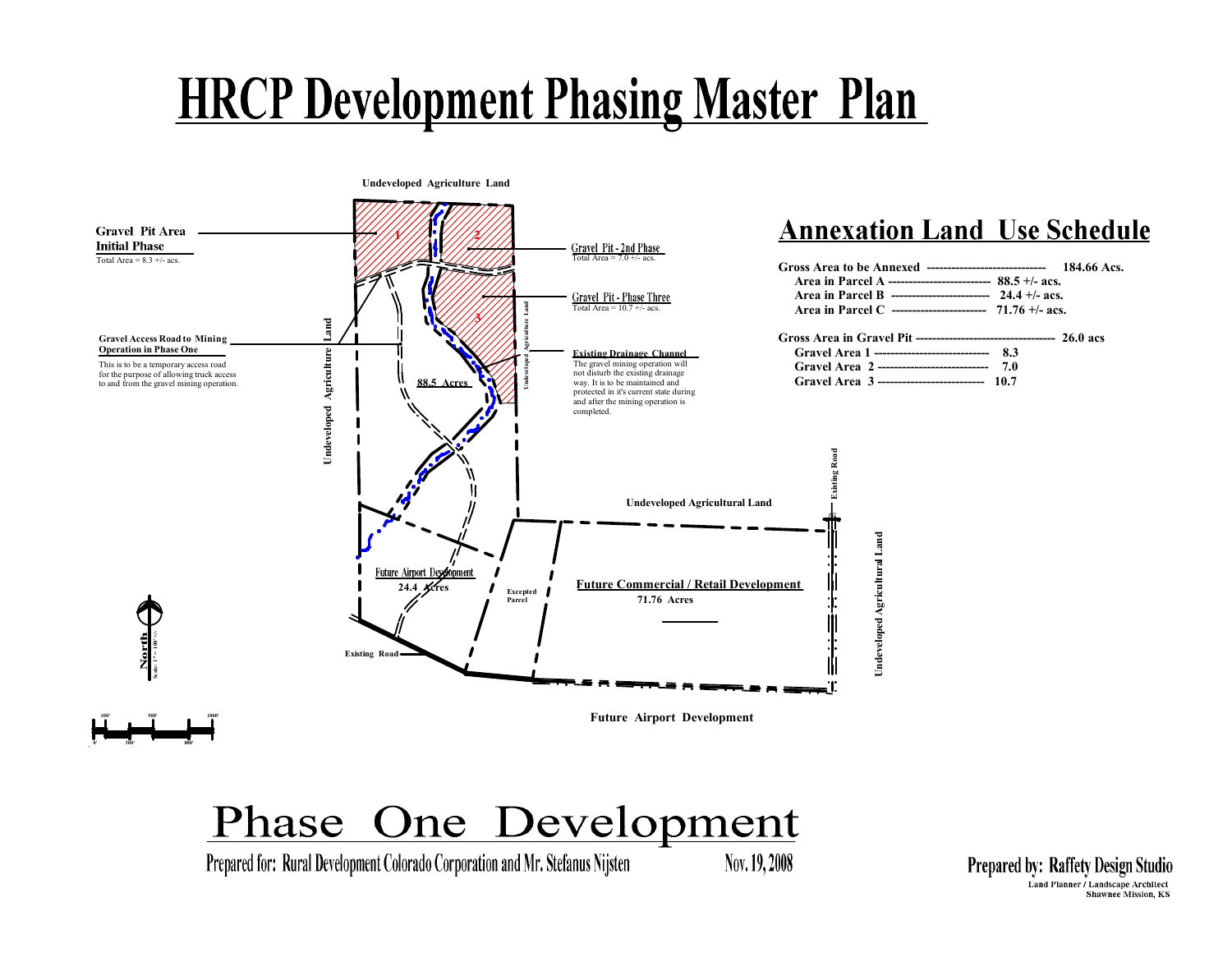#### **Land Use Schedule**



### **Phase Two Development**

Prepared for: Rural Development Colorado Corporation and Mr. Stefanus Nijsten

**Prepared by: Raffety Design Studio** Land Planner / Landscape Architect **Shawnee Mission, KS**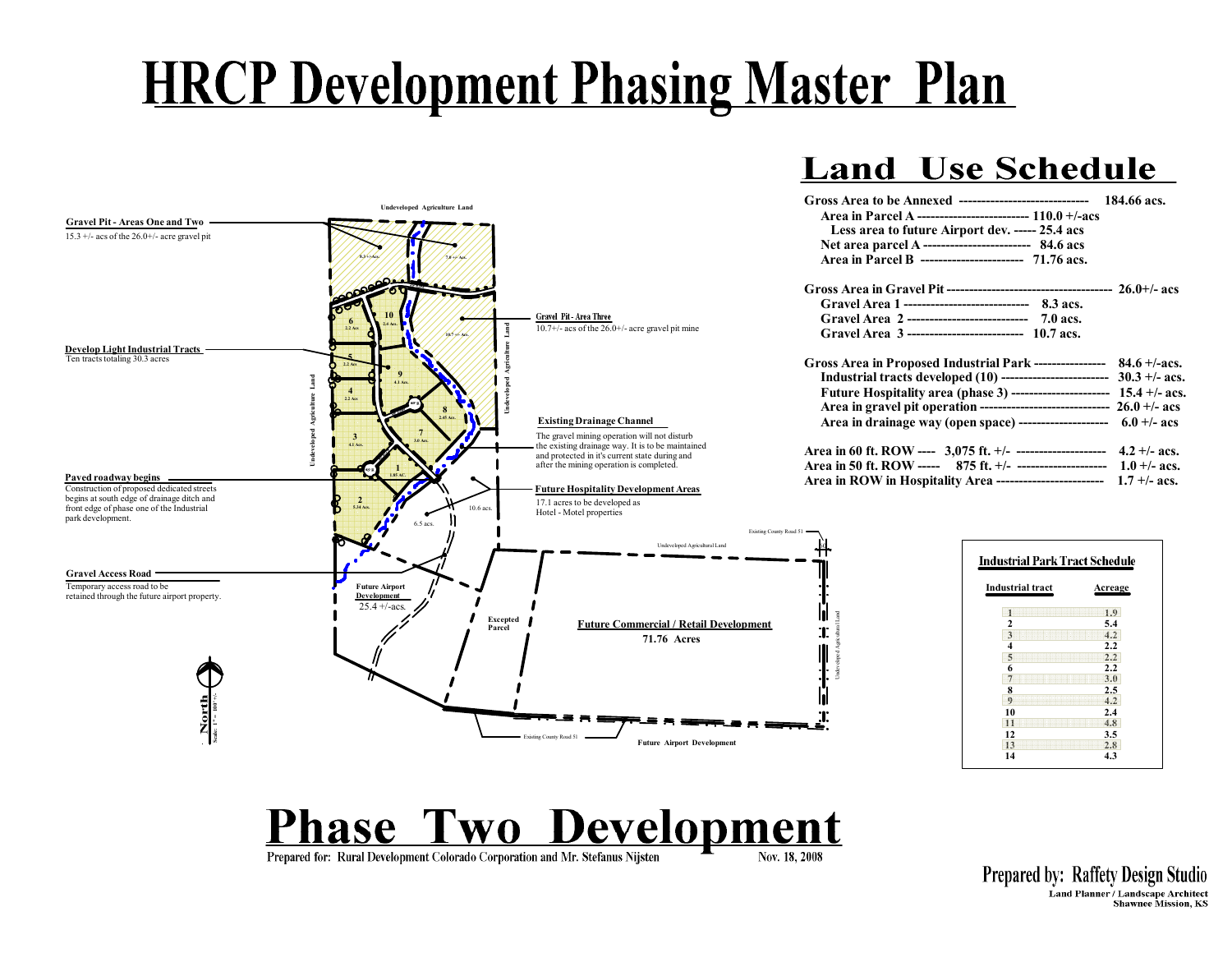

Land Planner / Landscape Architect<br>Shawnee Mission, KS